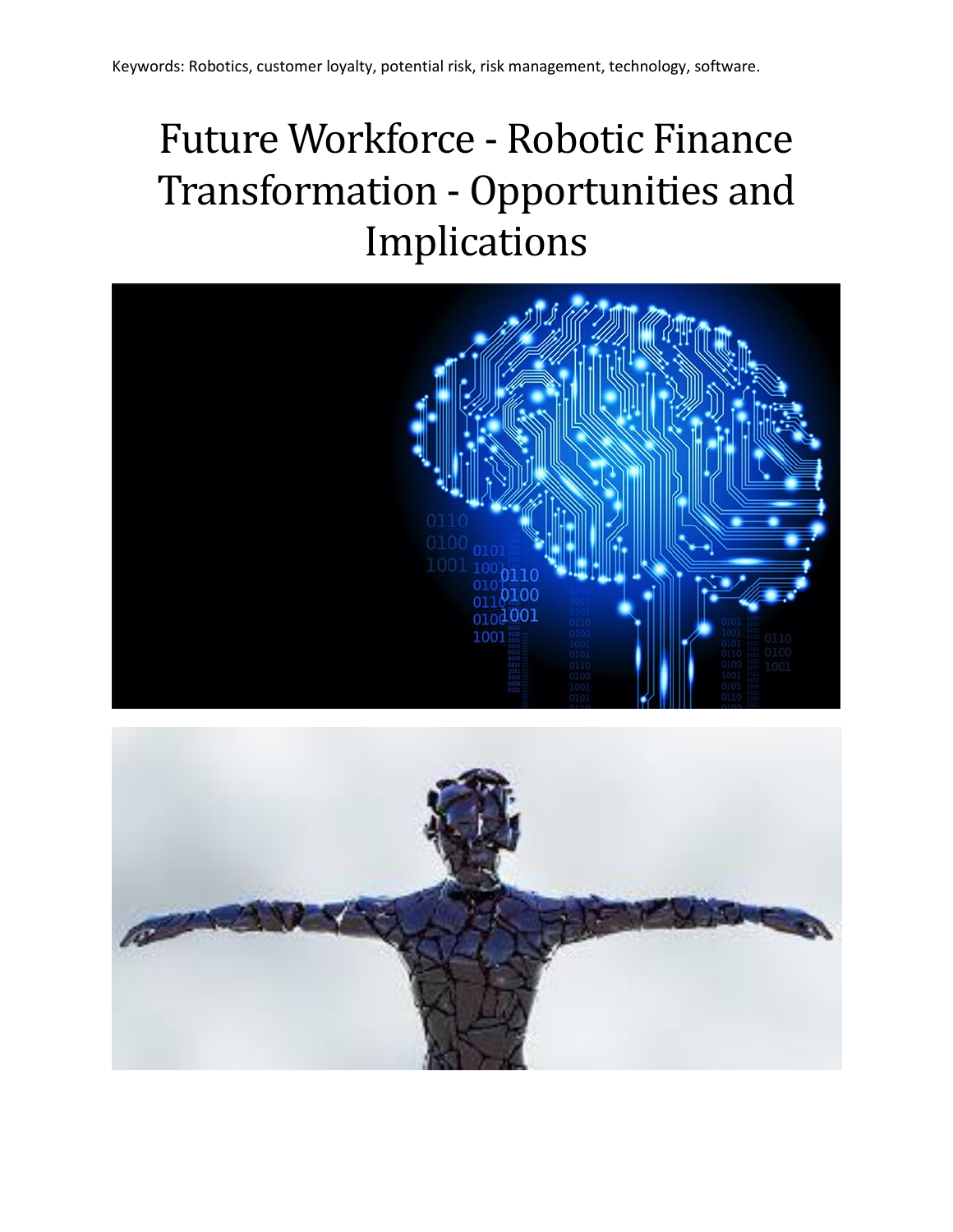In the last decade, finance industry has witnessed a drastic change. The traditional finance strategy, company, regulatory, international market and **technology** have significantly been affected by the **digital evolution.** The growing market of machine integration and **robotics** is an important source of the consistent change. Robotics has helped produce virtual workforces that tend to cater the needs of all fields. The utilization of engineered robots to transform the finance industries is a rapturous effort.

The financial automated robots provided opportunities for industries to understand the market trends and process the financial data efficiently and effectively. Due to the limited ability of man to process data, these machines are vigorously disturbing the opportunities for human data analysis positions. It has potentially outsourced about 50% financial service opportunities. Most of the artificial intelligence robots used for financial purposed are integrated with high data and low data analysis, respective to their working domain and analytic requirements.

# Robotics: An Advanced Tool for Financial Evaluation.

#### ✓ **Iterating/Boosting Credibility of the Organization**

The firms that will use the advance technology to analyze and depict the market trends will definitely steps ahead to that financial firm that relies on human integration for the production of analytic reports.

#### ✓ **More Profit; One time investment and saving lifetime employee stipend.**

It is significant to note that the financial firms has high quota of human employment, however with the smart software upgrade the need of human working will gradually deplete and eventually obsolete. It is important for the financial firms to understand the rising market standard for data structure analysis and adapt accordingly.

## Evaluation of Robot Engineering

#### ✓ **Accurate Data Production**

The machines accuracy is one of the most prominent reasons of its expeditious growth. The involvement of robots in the field of finance and accounting is a step further into the future of technology. Most of the companies, banks and exchanges are directing their future policy into the integration of robots for the purpose of analysis and data calculation.

#### ✓ **Mistrust on Machine's Calculations**